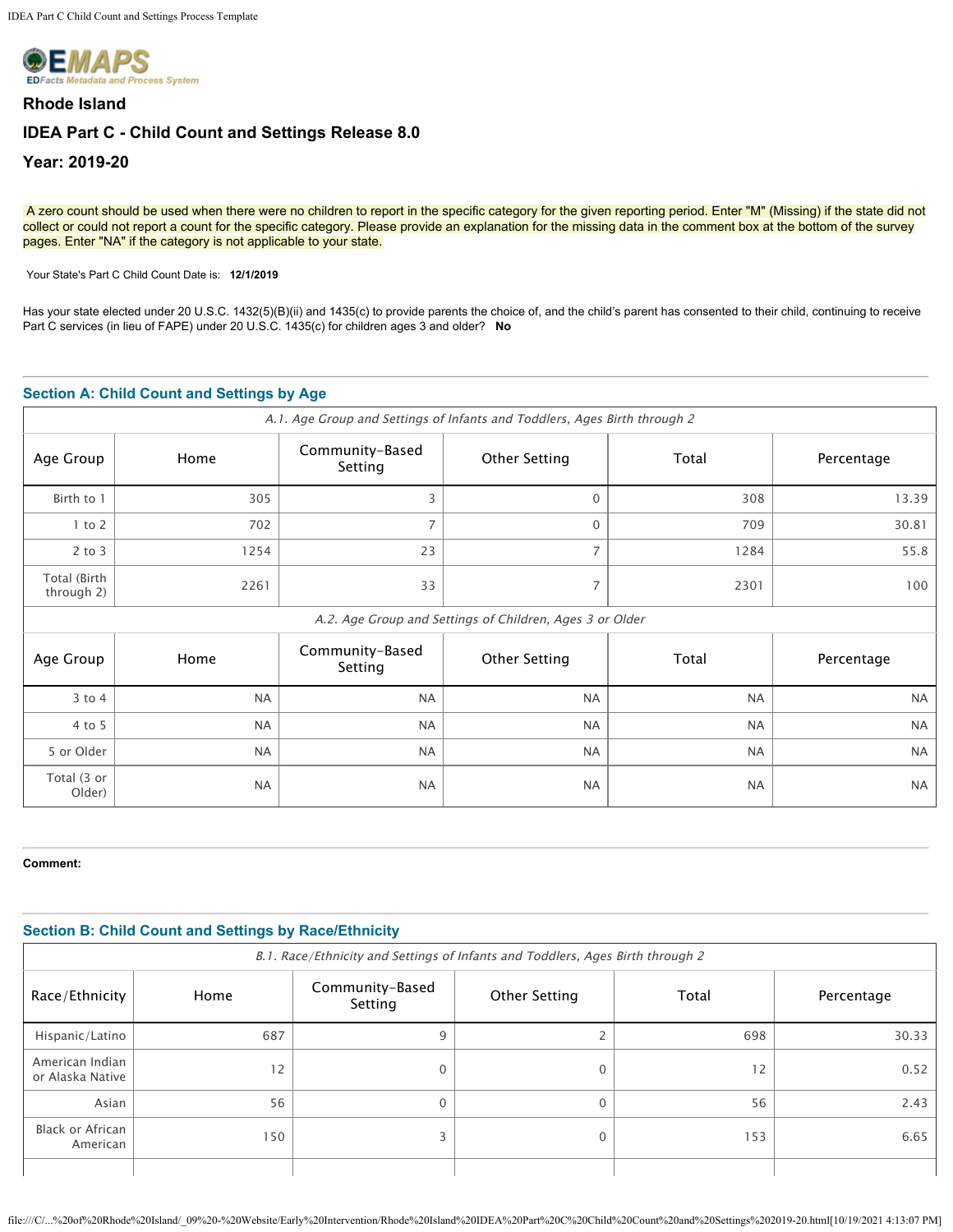### IDEA Part C Child Count and Settings Process Template

| Native Hawaiian<br>or Other Pacific<br>Islander |                                                               | 0               | $\mathbf{0}$         |           | 0.04       |  |
|-------------------------------------------------|---------------------------------------------------------------|-----------------|----------------------|-----------|------------|--|
| White                                           | 1269                                                          | 20              | 5                    | 1294      | 56.24      |  |
| Two or More<br>Races                            | 86                                                            |                 | $\mathbf{0}$         | 87        | 3.78       |  |
| Total (Birth<br>through 2)                      | 2261                                                          | 33              | $\overline{7}$       | 2301      | 100        |  |
|                                                 | B.2. Race/Ethnicity and Settings of Children, Ages 3 or Older |                 |                      |           |            |  |
| Race/Ethnicity                                  | Home                                                          | Community-Based | <b>Other Setting</b> | Total     | Percentage |  |
|                                                 |                                                               | Setting         |                      |           |            |  |
| Hispanic/Latino                                 | <b>NA</b>                                                     | <b>NA</b>       | <b>NA</b>            | <b>NA</b> | <b>NA</b>  |  |
| American Indian<br>or Alaska Native             | <b>NA</b>                                                     | <b>NA</b>       | <b>NA</b>            | <b>NA</b> | <b>NA</b>  |  |
| Asian                                           | $\sf NA$                                                      | <b>NA</b>       | <b>NA</b>            | <b>NA</b> | <b>NA</b>  |  |
| Black or African<br>American                    | <b>NA</b>                                                     | <b>NA</b>       | <b>NA</b>            | <b>NA</b> | <b>NA</b>  |  |

White NA NA NA NA NA

Races NA NA NA NA NA

Older) NA NA NA NA NA

# **Comment:**

Islander

Two or More

Total (3 or

# **Section C: Child Count by Gender**

|                            | C.1. Gender Of Infants and Toddlers, Ages Birth through 2, Receiving Early<br><b>Intervention Services</b> |            |  |  |
|----------------------------|------------------------------------------------------------------------------------------------------------|------------|--|--|
| Gender                     | Total                                                                                                      | Percentage |  |  |
| Male                       | 1414                                                                                                       | 61.45      |  |  |
| Female                     | 887                                                                                                        | 38.55      |  |  |
| Total (Birth<br>through 2) | 2301                                                                                                       | 100        |  |  |
|                            | C.2. Gender of Children, Ages 3 Or Older, Receiving Early Intervention<br><b>Services</b>                  |            |  |  |
| Gender                     | Total                                                                                                      | Percentage |  |  |
| Male                       | <b>NA</b>                                                                                                  | <b>NA</b>  |  |  |
| Female                     | <b>NA</b>                                                                                                  | <b>NA</b>  |  |  |
| Total (3 or<br>Older)      | NA.                                                                                                        | <b>NA</b>  |  |  |

**Comment:**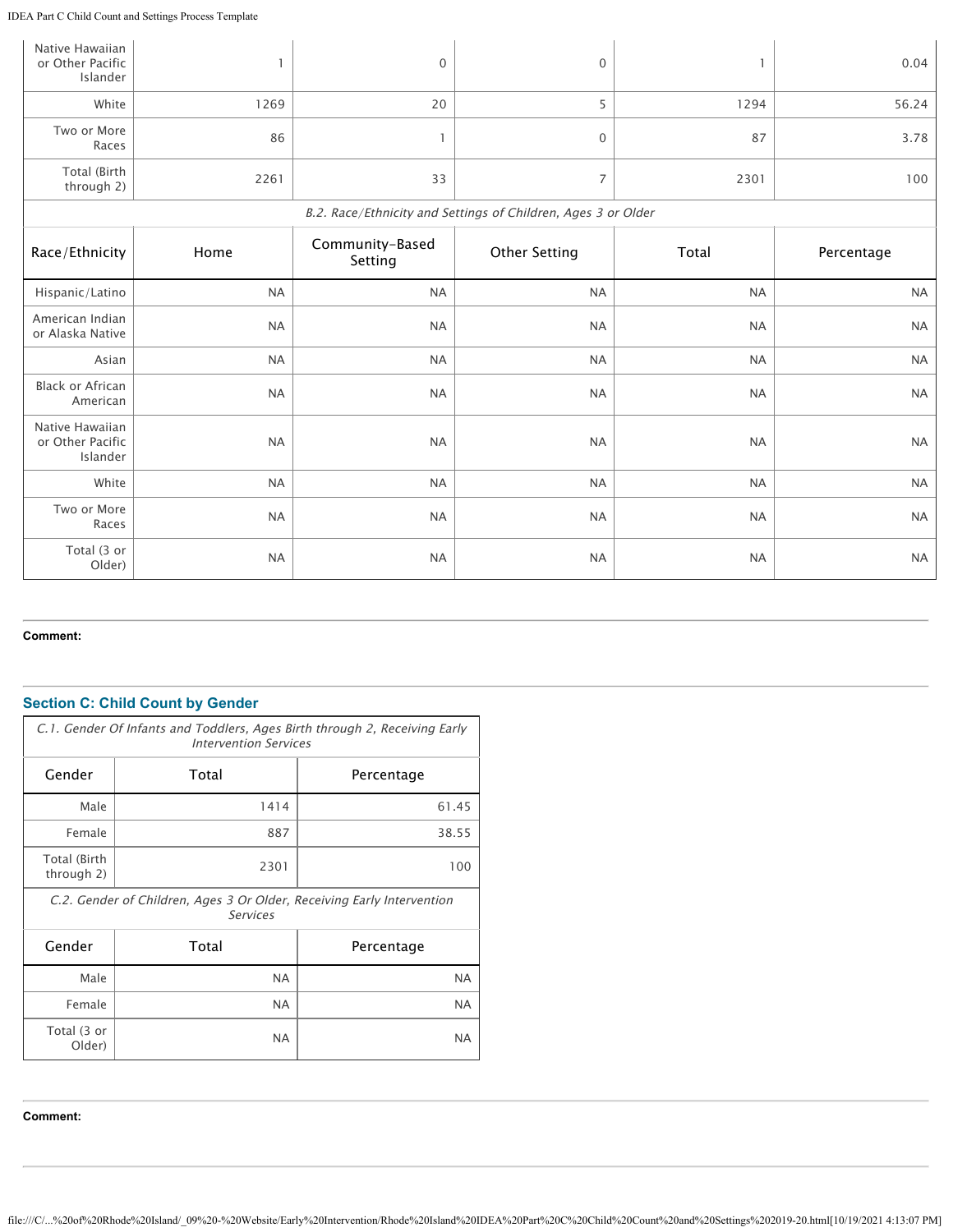# **Section D: At Risk Child Count**

Has your state elected under 20 U.S.C. 1432(5)(B)(i) to serve children under the age of three and at risk of having substantial delays if early intervention services are not provided? **No**

| At Risk Infants and Toddlers, Ages Birth through 2 |           |            |            |            |
|----------------------------------------------------|-----------|------------|------------|------------|
| Ages as of Child Count Date                        |           |            |            |            |
| Race/Ethnicity                                     | Total     | Birth to 1 | $1$ to $2$ | $2$ to $3$ |
| Hispanic/Latino                                    | <b>NA</b> |            |            |            |
| American Indian<br>or Alaska Native                | <b>NA</b> |            |            |            |
| Asian                                              | <b>NA</b> |            |            |            |
| Black or African<br>American                       | <b>NA</b> |            |            |            |
| Native Hawaiian<br>or Other Pacific<br>Islander    | <b>NA</b> |            |            |            |
| White                                              | <b>NA</b> |            |            |            |
| Two or More<br>Races                               | <b>NA</b> |            |            |            |
| Total (Birth<br>through 2)                         | <b>NA</b> | $\sf NA$   | $\sf NA$   | <b>NA</b>  |

**Comment:**

# **Section E: Cumulative Child Count by Race/Ethnicity and Gender**

*Cumulative Number of Infants and Toddlers Who Received Early Intervention Services by Race/Ethnicity and Gender*

Cumulative Child Count Reference Period: From: **7/1/2018** To: **6/30/2019**

| E.1. Cumulative Count of Infants and Toddlers, Ages Birth through 2, by<br>Race/Ethnicity |                |            |  |
|-------------------------------------------------------------------------------------------|----------------|------------|--|
| Race/Ethnicity                                                                            | Total          | Percentage |  |
| Hispanic/Latino                                                                           | 1463           | 31.06      |  |
| American Indian<br>or Alaska Native                                                       | 26             | 0.55       |  |
| Asian                                                                                     | 114            | 2.42       |  |
| <b>Black or African</b><br>American                                                       | 328            | 6.96       |  |
| Native Hawaiian<br>or Other Pacific<br>Islander                                           | $\overline{2}$ | 0.04       |  |
| White                                                                                     | 2606           | 55.33      |  |
| Two or More<br>Races                                                                      | 171            | 3.63       |  |
| Total (Birth<br>through 2)                                                                | 4710           | 100        |  |
| E.2. Cumulative Count of Infants and Toddlers, Ages Birth through 2, by<br>Gender         |                |            |  |
| Gender                                                                                    | Total          | Percentage |  |